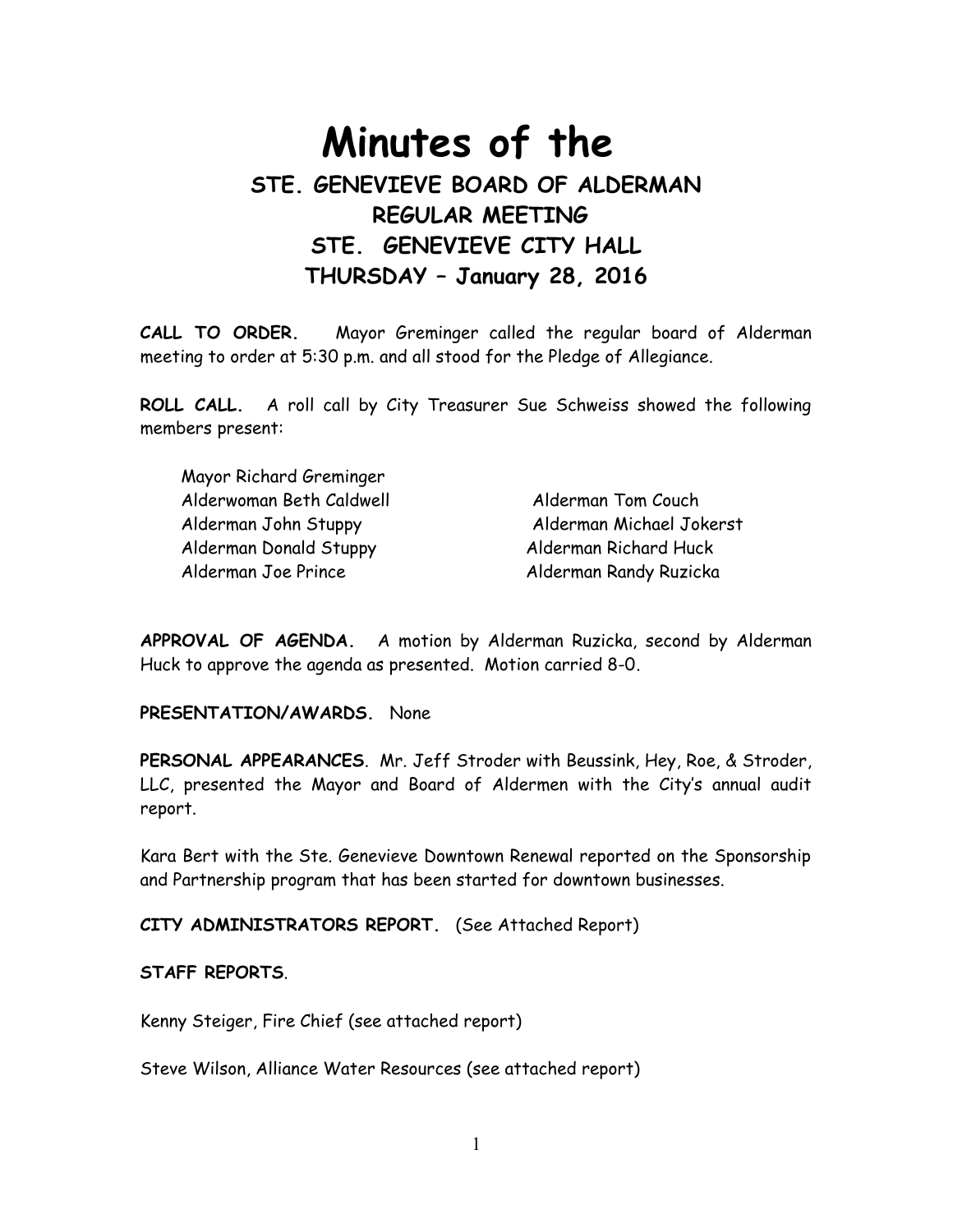**COMMITTEE REPORTS.** Alderman Ruzicka reported on the Heritage Commission meeting and that the Commission decided not to approve the demolition of the house located at 365 S. Gabouri. The owner was wanting to tear the house down and put a duplex there. Alderman Couch expressed his concerns on the rights of property owners.

#### **CONSENT AGENDA**

Minutes Board of Aldermen Regular Session – January 14, 2016. A motion by Alderman John Stuppy, second by Alderwoman Caldwell to approve the minutes of the Ste. Genevieve Board of Aldermen Meeting from January 14, 2016. Motion carried 8-0.

**Financial Report – December, 2015.** A motion by Alderman Huck, second by Alderman Ruzicka to approve the Financial Report for December 2015. Motion carried 8-0.

**RESOLUTION 2016-04. A RESOLUTION APPOINTING THOMAS HOOPER TO THE STE. GENEVIEVE TOURISM TAX COMMISSION.** 

A motion by Alderwoman Caldwell, second by Alderman Prince to approve Resolution 2016 - 04. Motion carried 8-0.

**RESOLUTION 2016-05. A RESOLUTION APPOINTING TIMOTHY POLLOCK TO THE STE. GENEVIEVE HOUSING AUTHORITY BOARD.** A motion by Alderman Donald Stuppy, second by Alderman Prince to approve Resolution 2016 - 05. Motion carried 8-0.

## **OLD BUSINESS**

**BILL NO. 4076. AN ORDINANCE AUTHORIZING THE MAYOR TO ENTER INTO A FARM LAND LEASE AGREEMENT WITH KERTZ FARMS, LLC. 2ND READING.** A motion by Alderman Ruzicka, second by Alderman John Stuppy, Bill No. 4076 was placed on its second and final reading, read by title only, considered and passed by a roll call vote as follows: Ayes: Alderwoman Beth Caldwell, Alderman Tom Couch, Alderman John Stuppy, Alderman Mike Jokerst, Alderman Richard Huck, Alderman Donald Stuppy, Alderman Joe Prince, and Alderman Randy Ruzicka. Nays: None Motion carried 8-0. Thereupon Bill No. 4076 was declared Ordinance No. 4018 signed by the Mayor and attested by the City Clerk.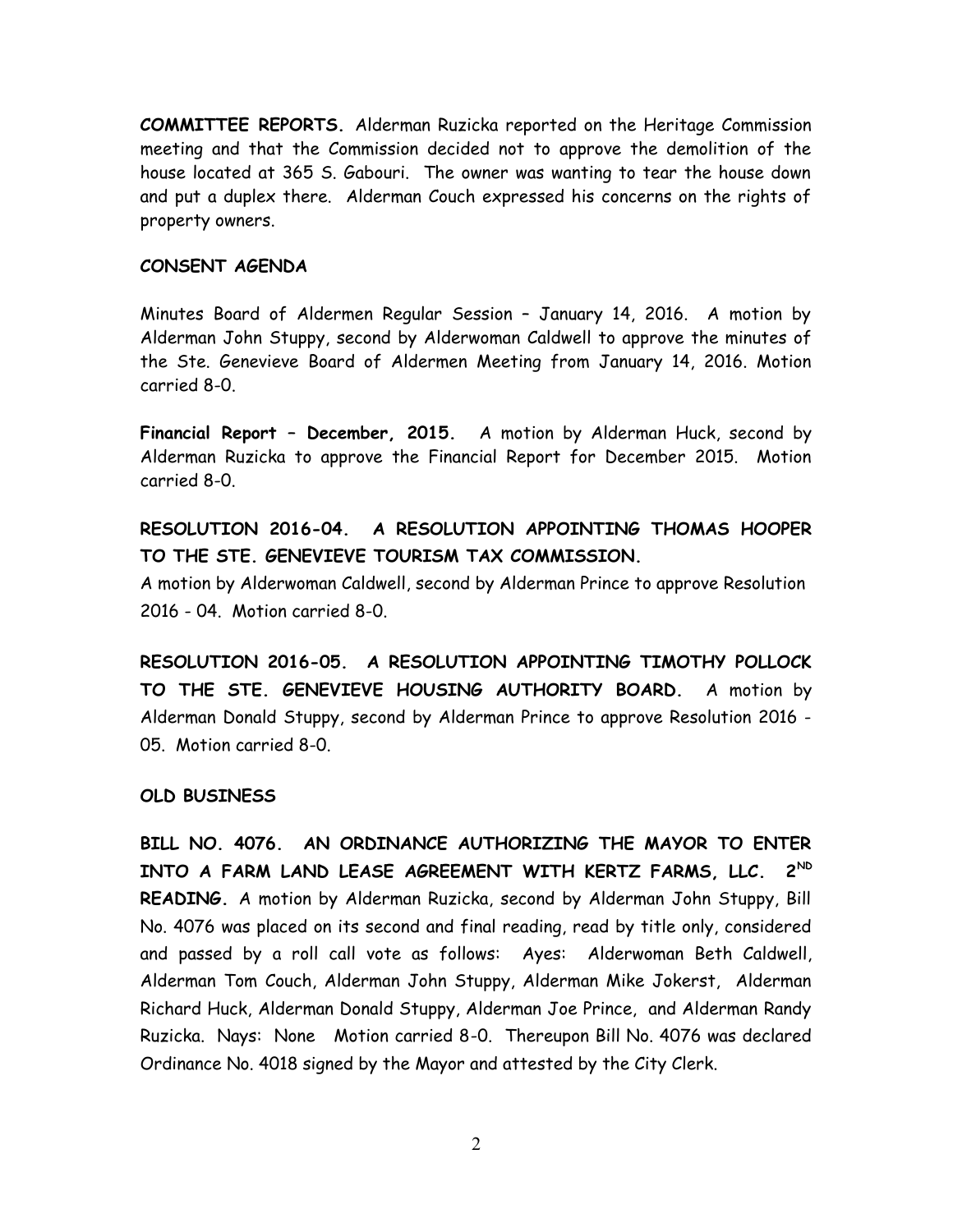# **BILL NO. 4077. AN ORDINANCE AUTHORIZING THE MAYOR TO ENTER INTO A FARM LAND LEASE AGREEMENT WITH MR. JOE HECKER. 2ND READING.**

A motion by Alderman Donald Stuppy, second by Alderman Prince, Bill No. 4077 was placed on its second and final reading, read by title only, considered and passed by a roll call vote as follows: Ayes: Alderwoman Beth Caldwell, Alderman Tom Couch, Alderman John Stuppy, Alderman Mike Jokerst, Alderman Richard Huck, Alderman Donald Stuppy, Alderman Joe Prince, and Alderman Randy Ruzicka. Nays: None Motion carried 8-0. Thereupon Bill No. 4077 was declared Ordinance No. 4019 signed by the Mayor and attested by the City Clerk.

**BILL NO. 4078. AN ORDINANCE AUTHORIZING THE MAYOR TO ENTER INTO A FARM LAND LEASE AGREEMENT WITH MICHAEL & ADRIAN NAEGER. 2ND READING.** A motion by Alderwoman Caldwell, second by Alderman Ruzicka, Bill No. 4078 was placed on its second and final reading, read by title only, considered and passed by a roll call vote as follows: Ayes: Alderwoman Beth Caldwell, Alderman Tom Couch, Alderman John Stuppy, Alderman Mike Jokerst, Alderman Richard Huck, Alderman Donald Stuppy, Alderman Joe Prince, and Alderman Randy Ruzicka. Nays: None Motion carried 8-0. Thereupon Bill No. 4078 was declared Ordinance No. 4020 signed by the Mayor and attested by the City Clerk.

**BILL NO. 4079. AN ORDINANCE AUTHORIZING THE MAYOR TO ENTER INTO A FARM LAND LEASE AGREEMENT WITH EARL VALLE. 2ND READING.** A motion by Alderman Jokerst, second by Alderman John Stuppy, Bill No. 4079 was placed on its second and final reading, read by title only, considered and passed by a roll call vote as follows: Ayes: Alderwoman Beth Caldwell, Alderman Tom Couch, Alderman John Stuppy, Alderman Mike Jokerst, Alderman Richard Huck, Alderman Donald Stuppy, Alderman Joe Prince, and Alderman Randy Ruzicka. Nays: None Motion carried 8-0. Thereupon Bill No. 4079 was declared Ordinance No. 4021 signed by the Mayor and attested by the City Clerk.

**BILL NO. 4080. AN ORDINANCE AUTHORIZING THE MAYOR TO ENTER INTO A FARM LAND LEASE AGREEMENT WITH JOSEPH SIEBERT JR. 2ND READING.** A motion by Alderman Donald Stuppy, second by Alderwoman Caldwell, Bill No. 4080 was placed on its second and final reading, read by title only, considered and passed by a roll call vote as follows: Ayes: Alderwoman Beth Caldwell, Alderman Tom Couch, Alderman John Stuppy, Alderman Mike Jokerst, Alderman Richard Huck, Alderman Donald Stuppy, Alderman Joe Prince, and Alderman Randy Ruzicka. Nays: None Motion carried 8-0. Thereupon Bill No.